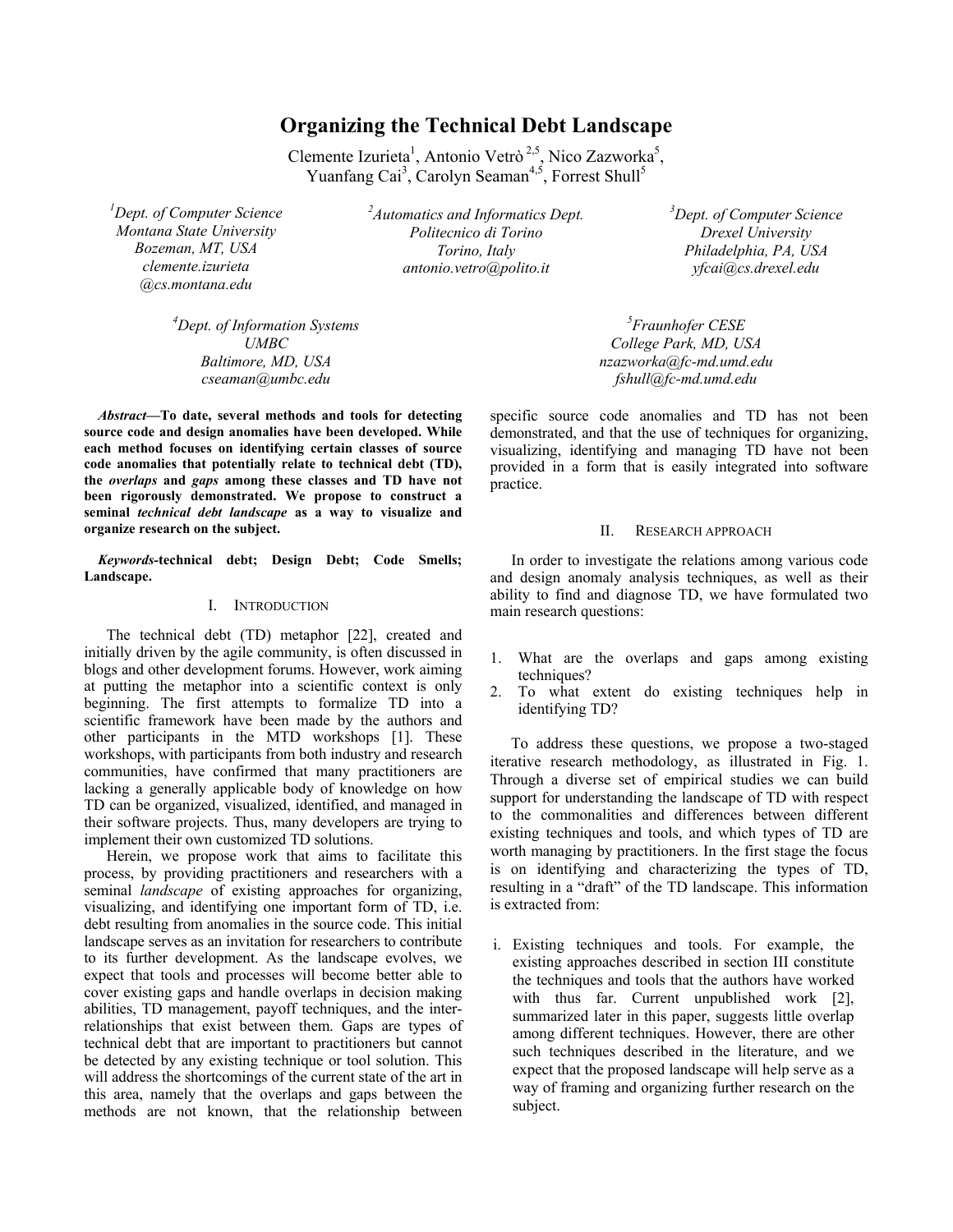

Figure 1. Technical Debt Landscape

ii. War stories reported by practitioners. Qualitative analysis of war stories (a particular interview technique meant to yield illustrative examples [3]) provides insight into the types of TD which practitioners struggle with most (and therefore are important to manage). Some of our colleagues have already collected a significant number of such war stories, which we and others should analyze in an effort to contribute to the TD landscape.

Stage 2 of our proposed approach involves refining and validating the draft landscape through targeted and coordinated empirical studies, resulting in a more accurate and complete TD landscape. We envision the following types of studies that would contribute to stage 2:

- **Design 1: Direct comparisons of TD identification techniques**: This design compares the output of two or more source code analysis techniques (e.g. those described in section III) applied to the same software system, to understand differences and commonalities between the outputs of these techniques. Variations of this design will include open source and commercial software systems and different combinations of techniques. Our unpublished study, described briefly in section IV, implements this design by comparing the output of four different techniques in an open-source software context, showing that the problems each detects are different but with some overlaps.
- **Design 2: Evaluating TD identification techniques for identifying real debt**: Existing TD identification techniques do, in fact, detect various forms of

anomalies in the source code. It is not always clear, however, that these anomalies constitute TD, i.e. that they result in future maintenance problems if not corrected. This study design characterizes the usefulness of a technique to identify and quantify TD properties. This case study design would begin with the application of one of the TD detection techniques, followed by a focus group involving the developers of the code that was analyzed. The focus group participants will be asked to comment on how they would use the output of the source code analysis to manage TD, including how they could quantify the debt, how they would decide when (or if) to pay off the debt, and what the consequences of the debt are likely to be. An example of a study of this type is described in [24]. Studies following this design will help us to refine techniques for quantifying different types of debt.

 **Design 3: Evaluating the relationship between types of TD and future maintenance**: Experiments following this design would test the negative effects of TD on software quality using various indicators, e.g. introducing elevated defect rates, lowered maintainability, and higher cost of future changes. The basic design is to first produce two versions of a software module (e.g. a class or set of related classes), a "clean" version and a version that contains some type of code-based TD (e.g. grime, a code smell, etc.). Then subjects will be divided into two groups and both groups will be given the same maintenance task. One group will perform the maintenance task on the "clean" version and the other will modify the version with debt. The maintenance effort and resulting quality will be compared between the two groups. These controlled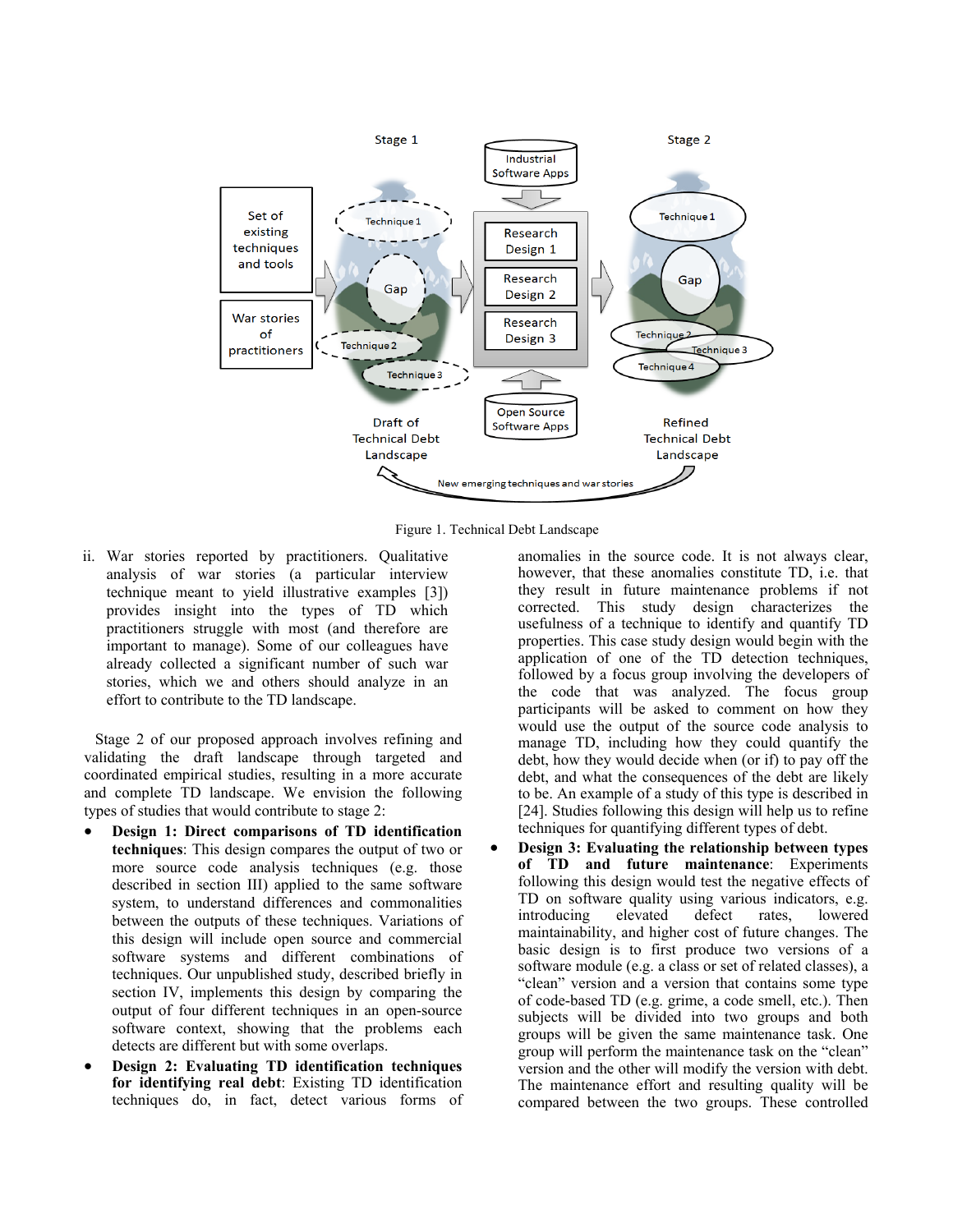designs will provide insight into which kinds and amounts of debt actually result in lower maintainability.

 We expect that contributions from the research community in the form of these study designs and others, will help refine and validate our draft landscape, as depicted in stage 2 of Fig. 1.

### III. EXISTING APPROACHES

There are a number of techniques and tools that could potentially be useful in the identification of source codebased TD, even if many of them were not developed with that aim in mind. We will not attempt to list them all here. However, very few, if any, have been validated with respect to their contribution to TD identification. To that end, we have begun the work of building the TD landscape by examining and comparing four specific techniques, described below in terms of their basic concepts and related work.

**Modularity Violations (tool: CLIO) [4].** During software evolution, if two components always change together to accommodate modification requests but they belong to two separate modules that are designed to evolve independently, then there is a discrepancy. Such discrepancies can indicate TD as they may be caused by side effects of a quick and dirty implementation, or requirements may have changed such that the original designed architecture could not easily adapt. When such discrepancies exist, the software can deviate from its designed modular structure, which is called a *modularity violation*. Wong et al. [4] have demonstrated the feasibility and utility of this approach. In their experiment using Hadoop, they identified 231 modularity violations from 490 modification requests, of which 152 (65%) violations were conservatively confirmed by the fact that they were either indeed addressed in later versions, or were recognized as problems in the developers' subsequent comments.

**Design Patterns and Grime Buildup.** Design patterns are popular for a number of reasons, including but not limited to claims of easier maintainability and flexibility of designs, reduced number of defects and faults [5], and improved architectural designs. Software designs decay as systems, uses, and operational environments evolve, and decay can involve design patterns. Classes that participate in design pattern realizations accumulate *grime* – non-patternrelated code. Design pattern realizations can also *rot*, when changes break the structural or functional integrity of a design pattern. Both grime and rot represent forms of TD, in that the effort to keep the patterns cleanly instantiated has been deferred. In prior work Izurieta and Bieman [6, 22] introduced the notion of design pattern grime and performed a study of the effects of decay on three open-source systems, JRefactory, ArgoUML and eXist. They studied pattern realizations and found that coupling increased and namespace organization became more complex due to design pattern grime, but they did not find changes that "break" the pattern (design pattern *rot*). Izurieta and Bieman [7] also examined the effects of design pattern grime on the

testability of JRefactory, a handful of patterns were examined, and they found that there are at least two potential mechanisms that can impact testability: 1) the appearance of design anti-patterns [8] and 2) the increases in relationships (associations, realizations, and dependencies) that in turn increase test requirements. They also found that the majority of grime buildup is attributable to increases in coupling.

**Code Smells (tool: CodeVizard).** The concept of code smells (aka bad smells) was first introduced by Fowler [9] and describes choices in object-oriented systems that do not comply with widely accepted principles of good-object oriented design (e.g., information hiding, encapsulation, use of inheritance). Code smells indicate where effort to improve the design has been deferred, hence indicate TD, and can be roughly classified into identity, collaboration, and classification disharmonies [10]. Automatic approaches (detection strategies [11]) have been developed to identify code smells. Schumacher et al. [12] focused on evaluating these automatic approaches with respect to their precision and recall, and others [13] [14] have evaluated the relationship between code smells (e.g., god classes) and the defect and change proneness of software components. This work showed that automatic classifiers for god classes work with high recall and precision when studied in industrial environments. Further, in these environments, god classes were up to 13 times more likely affected by defects and up to seven times more change prone than their non-smelly counterparts.

**ASA issues (tool: FindBugs).** Automatic static analysis (ASA) tools analyze source or compiled code looking for violations of recommended programming practices ("issues") that might cause faults or might degrade some dimensions of software quality (e.g., maintainability, efficiency). Some ASA issues can indicate TD as they are good candidates for removal through refactoring to avoid future problems. In previous work Vetró et al. [15] [16] analyzed the issues detected by FindBugs [17] on two pools of similar small programs (85 and 301 programs respectively), each of them developed by a different student, in order to verify which FindBugs issues were related to real defects in the source code. By analyzing the changes and test failures in both studies they observed that a small percentage of issues were related to known defects in the code. Some of the issues identified as good/bad defect detectors by the authors in these studies were also found in similar studies with FindBugs, both in industry [18] and open source software [19]. Similar studies have also been conducted with other tools [20] [21] and the overall finding is: a small set of ASA issues is related to defects in the software, but the set depends on the context and type of the software.

### IV. HADOOP CASE STUDY

Our strategy of investigating the research questions proposed in Section II is to apply different TD identification technologies to the same set of subject systems. Each technique reports a set of files to be problematic. We then study how these results overlap and what the gaps are. We also study the relation between these detected problematic files and quality issues, such as the existence of bugs. The